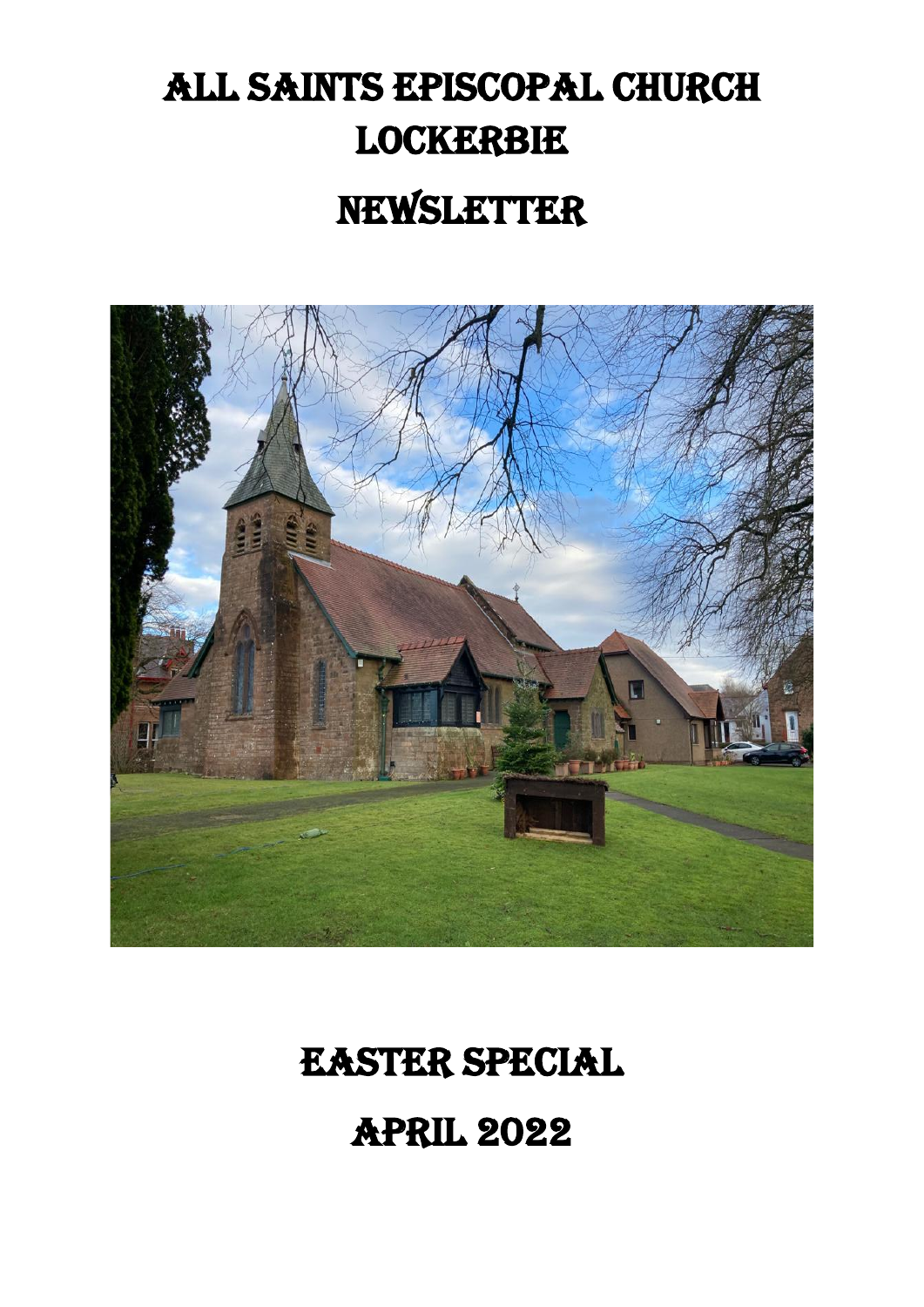Let us thank God for enabling us to step into the season of Lent. For us, lent is a time for preparation for the celebration of Easter through penance, prayer and works of charity. It is a time of preparation, purification, participation and proclamation. And it is the right time to make the right decisions. As we observe the Lent season, we are invited to hear God's words from our



prayers, meditations and charitable activities. During this Lenten desert journey towards Easter, the Word of God will challenge us to choose God and his ways above all else, and it will be aided by the gracious activity of God in Christ. In this season of Lent let us express our commitment to the ongoing mission of our church by offering our generous support to the children in Romania and the people of Ukraine. We hear terrible and shocking news from Ukraine as we walk towards the Easter experience. Easter is the sign of victory over war, death and darkening powers. We experience the new life of the risen Jesus not only as individuals but also a community. Where there is communal brokenness there is the possibility of communal resurrection. I would like to say that Easter did not happen just once in the past. It happens every day. The Covid 19 situation in the year 2021 was a time we learned from our faith in God that "we shall overcome." Thanks for the team of scientists who inherited the



wisdom from God and invented effective vaccines and for the medical teams who have been rolling out to people. The Covid situation couldn't touch our Christmas celebrations. Abida baked 107 cakes for the members of our congregations and for the neighbours of our congregations. Said that, "This was a humble effort in seeing the baby Jesus in the face of our sisters and brothers."

I am happy to say that our teens have made wonderful performances in arts and



games. On behalf of our church, I extend congratulations to our teens.

Last year we could celebrate the  $120<sup>th</sup>$  anniversary of our church, and joyfully confirmed Kegan and Kevin on the day of its anniversary. Bishop Kevin and His wife

Elspeth enjoyed our hospitality. We could commemorate and celebrate the  $120<sup>th</sup>$  anniversary of our missional journey by lighting

120 candles and cutting a beautiful cake. I extend my heartfelt thanks to all members of our Vestry for their wholehearted support extended towards the success of this ceremony. Special thanks to Elizabeth MacDonnell, David



Rose, Ian Stewart, Lyn Prahl and Abida for offering their support in different capacities.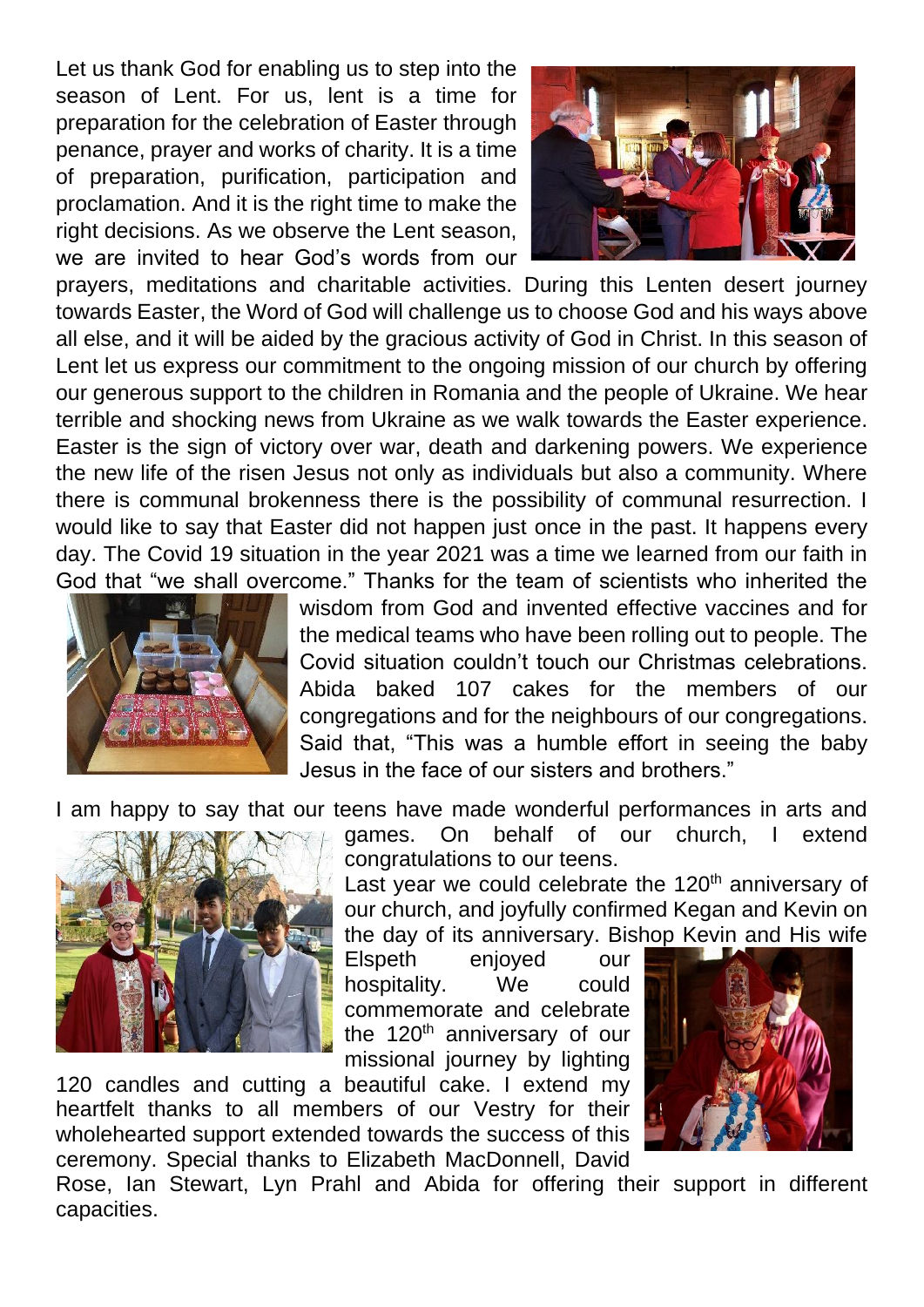Your sincere prayers and generous giving lead our church vibrantly in carrying out the ministry of our church. The Bible says, "The point is this: the one who sows sparingly will also reap sparingly, and the one who sows bountifully will also reap bountifully. Each of you must give as you have made up your mind, not reluctantly or under compulsion, for God loves a cheerful giver (2 Cori. 9:6-7). It is my sincere prayer and wish that the Almighty God will be with you always, and will pour His blessings and healing upon you abundantly. May the power of the Risen Christ will lead you at all times.

# **Re. Dr. Paul Singh JR Rector**

An odd title perhaps but for all of my ministry I have wrestled with the problem of how it is that we can join with the world easily in celebrating Christmas but really struggle with putting across the events of Holy Week and Easter to folk outside our own congregations. Perhaps it is to do with not wanting to believe that there can be such changes in a short time from the joy of Palm Sunday to the desolation of Good Friday and the joy of Easter morning. For me Holy week is something about reality because we look at the actions of not just the "goodies" but also the "baddies" in that tumultuous week. For example, I once led a service on the Wednesday of Holy week on Judas which left me with the question of how much was his betrayal of Jesus preordained and how much was it his choice. With Maundy Thursday comes the importance of that new commandment of Jesus which looks at Mission to all humanity. Good Friday is more than the Crucifixion because it is about drawing to our attention man's inhumanity to man. It further is a classic demonstration of how humanity fails to recognise what God gives us freely through grace. Thirdly it demonstrates how feeble our faith can be through the eyes of the disciples who flee like scared rabbits. Fourthly it is the day when God starts the fight back by his demonstration of power splitting the curtain of the Temple. Easter Sunday morning with the celebration of the Resurrection demonstrates that death is overcome. With that comes a recognition by the world of the need to allow God into our lives and the serious danger of ploughing our own furrow and ignoring God's grace.

Easter is a time for celebration and renewal. A time to resolve to follow Christ more faithfully and to show Christ in us to others in the way we lead our lives. We can do that more easily if we give time for reflection on the immense suffering that Jesus underwent for us.

### **Rev. Nick Mark**

# **Treasurer's Report**

The Vestry has approved various projects this year in relation to our buildings:

- New smoke alarms were installed in the Rectory in compliance with the new fire regulations.
- Lighting was installed on the footpath to make it safer for those attending evening events in the Church.
- External sockets were installed to enable floodlighting of the Church and to power the Nativity scene.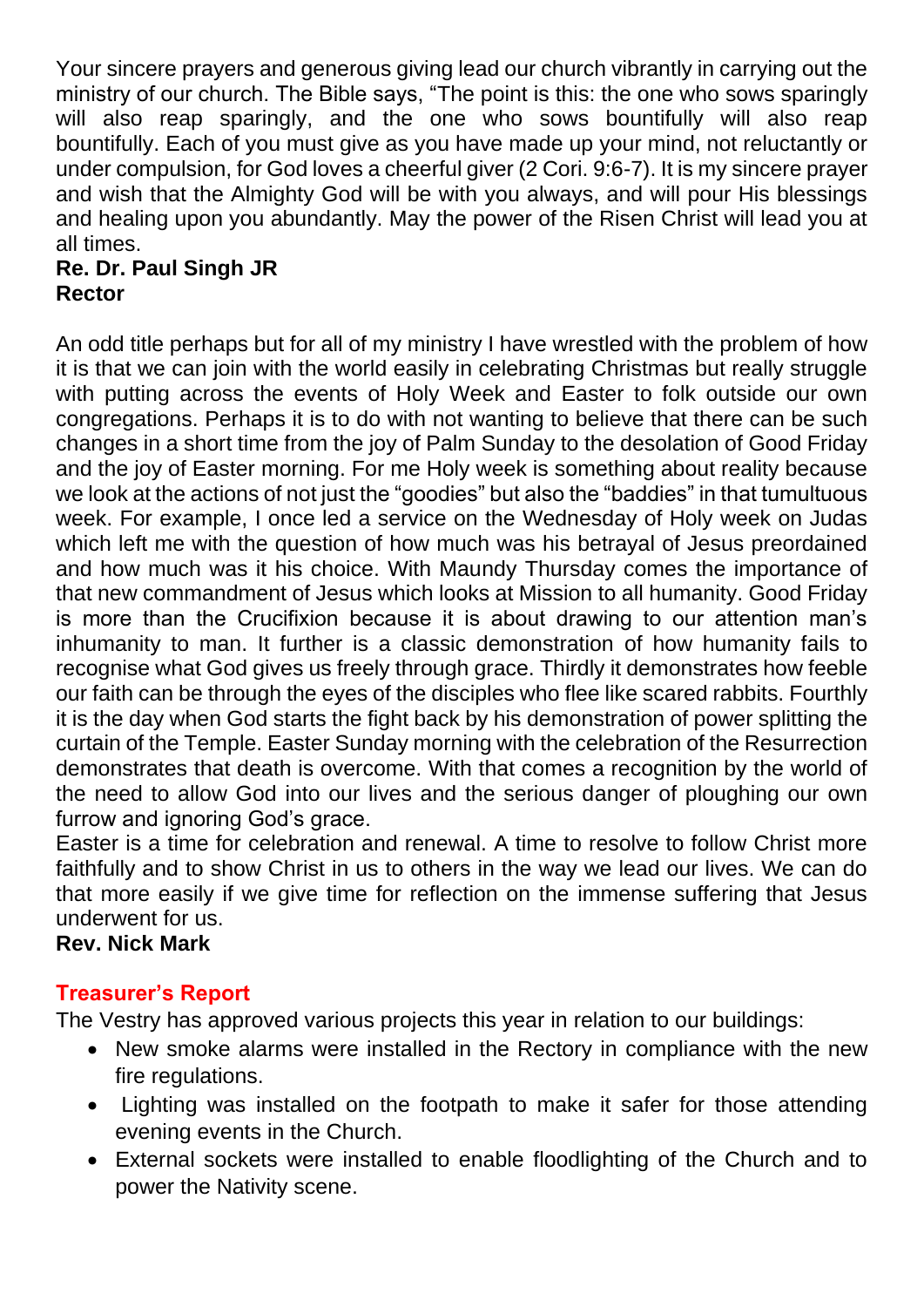- The pointing of the external stonework of the Church is to be improved in order to prevent rainwater penetration.
- New LED lamps were installed in the Church, each with a loading of 17.5 watts compared to the original 500 watts.

In addition work is ongoing to upgrade our facilities for filming services, funerals, etc which will enable these to be streamed worldwide. We were awarded a grant of £4,000 from the Provincial Recovery and Renewal Fund towards this project. We also received a very generous anonymous donation, part of which the Vestry decided to use to finance the balance of the cost of this project. Most of the remainder of this donation has been invested which will assist our finances for years to come.

When All Saints became linked with St John's Moffat it was agreed to share ministry costs on the basis of 40/60 respectively. This reflected the level of reserves in each Church but now that we have been able to add to our investments both Vestries have agreed to change the formula to 45/55 with effect from 1 January 2022.

The position remains that our normally recurring income is insufficient to meet our annual outgoings so it is important that each of us regularly reviews the amount we are able to give each week.

As ever the Vestry would like to put on record our grateful thanks for all the generous support of our members, both in cash and in kind.

# **Ian Stewart**

# **Hon Treasurer**

# **Bishop's Lent Appeal**

The charity chosen by Bishop Kevin this year is Children in Distress. This is a small charity whose head administrative office is in Glasgow and whose work is dedicated to helping suffering children in Romania. They work with the sick, the incurably and terminally ill, those with HIV/AIDS, autistic spectrum conditions, children with disabilities and those who face a daily challenge for life as a result of an accident, infection, genetic or congenital conditions, those who daily face discrimination or religious persecution, the socially excluded, the desperate and disadvantaged children and families, the poorest of the poor.

During lent there will be a plate at the back of the Church for donations or, for those unable to come to Church, donations can be given or sent to the Treasurer or the Rector.

# **HELP FOR UKRAINE**

The Vestry is aware that many members will already have responded to the various appeals that have been recently launched to help those affected by the disastrous war in Ukraine. Nevertheless it is felt that as a Church we need to show our concern and pain in some way. It has been decided that on Pentecost Sunday, 5 June, we will hold a special service at which a collection for Ukraine will be taken. By that time the war will hopefully have ended and we will be able to decide how best to use your donations. As always donations will be gratefully received at any time from those unable to attend on 5 June. The Vestry will be considering the format of the service and may invite someone from the local Ukrainian community to give an address.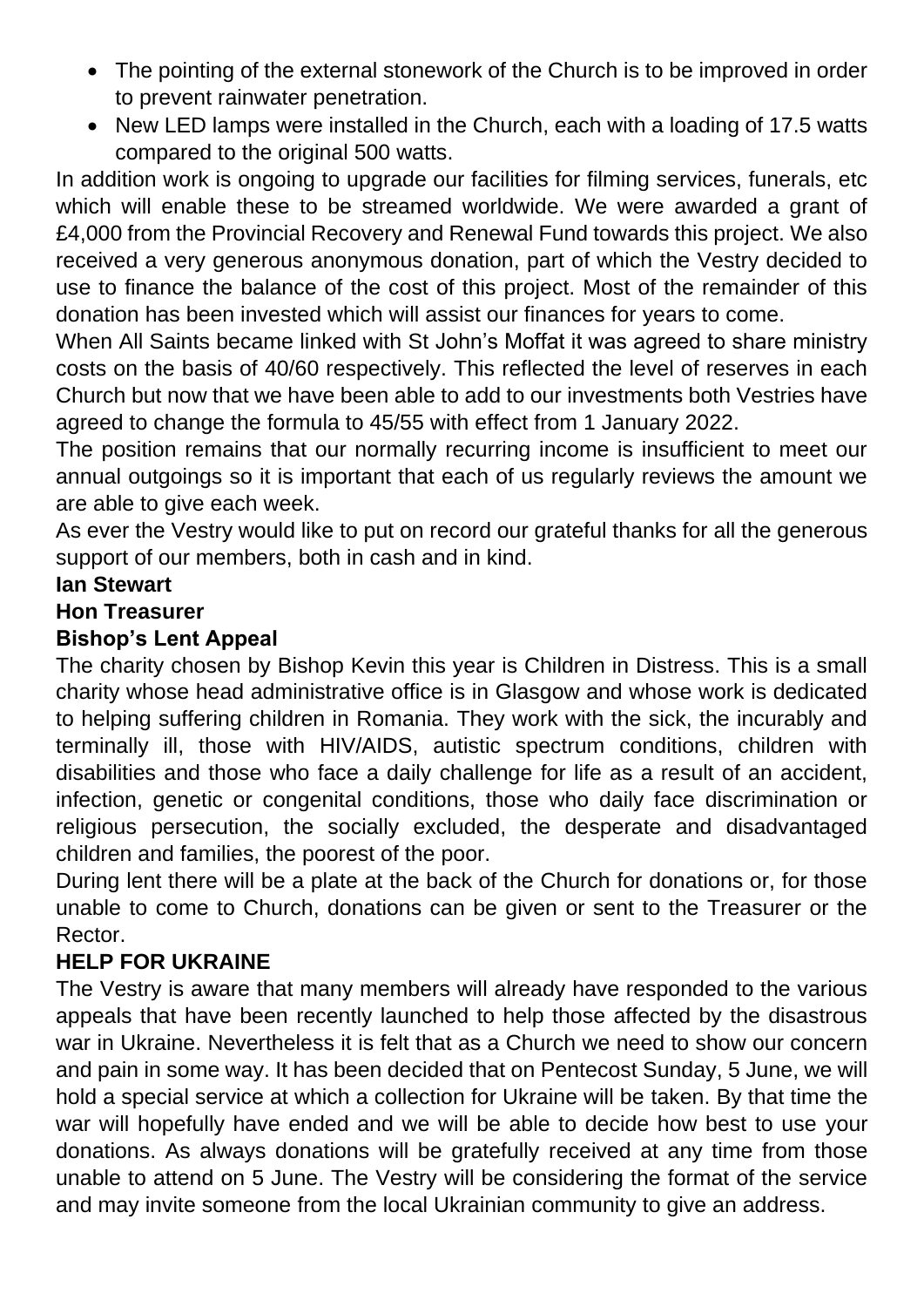# **Message from David Rose**

What a dilemma we find ourselves in; when all our thoughts should be about Spring and Easter, daffodils and lambs, sowing seeds in the garden.

Instead we have the horrible vista of war in Europe creating shortages, high prices of food, heating, thousands of refugees, thousands dying from bombardments of residential properties. What is in the mind of those launching missiles from ships over the horizon or firing artillery into residential areas from beyond the hill or forests. We see that populations are fed half-truths, that leaders are fed half-truths by those who do not dare to be found wanting. These are 'Christian' nations with beautiful churches and long histories of worshiping God and believing in Jesus Christ who died for us all. We must pray much harder for an end to conflicts throughout the world, for the real joy of peace and care for those not able to look after themselves, sharing our scarce resources of food and fuel and sharing the joy of our coming together on Sundays to worship and say thank you Lord for all that we have. Above all we must speak the truth, we must shun those who twist the truth for their own gain.

As we approach Easter and the great joy of the risen Lord we must believe in all that the Lord has given us, when we plant the seed knowing that it will grow and that we will harvest and share its produce with others. Help us to recognise when our prayers are answered and to be awake to your creatures great and small as they emerge from winter, with the new lambs and song birds and the whole joy of your wonderful world. **David Rose**

**Vestry Member**

#### **Report from the Lay Representative Galloway Regional Council**

The meeting held at Greyfriars, Kirkcudbright held on the 8<sup>th</sup> February 2022 was attended by lay reps Paul Tofield and Pamela Young.

Nominations for election to the following boards were accepted; General Synod , Clergy nomination – Rev. Dr. Paul Singh JR. For the Diocesan Council, Clergy nomination - Rev Janice Aiton, (St John's Dumfries Rector). Lay nomination - Nicolette Wise, St Margaret's (New Galloway). During the discussion about the revisions proposed, a number of points were raised which were referred back to John Mitchell the Diocesan secretary. Information regarding Climate Change continues to be circulated about the requirements which vestries should meet as required by the SEC General Synod, key to this is a Ten Point Plan is to be considered by vestries, with each having to deal with a different set of goals, hence there is no one plan which will fit every situation. More detail would be offered at Synod.

#### **Diocesan Synod Meeting**

Held by zoom on Saturday 5<sup>th</sup> March 2022. The business of the day was conducted after a Eucharist and sermon from Bishop Kevin. For the financial year ending 30<sup>th</sup> November 2021 an operating deficit of £229k was posted against the budget deficit of £437K. An increase in total funds to the value of £1.1Million was mainly due to the assets received from the dissolution of St Mungo's Alexandria. The 2022 budget was presented with an expected deficit of £464k for that period.

The SEC intends to be net carbon zero by 2030. A toolkit to assist in the achievement of this objective was expected for dissemination in mid-March. (Now achieved).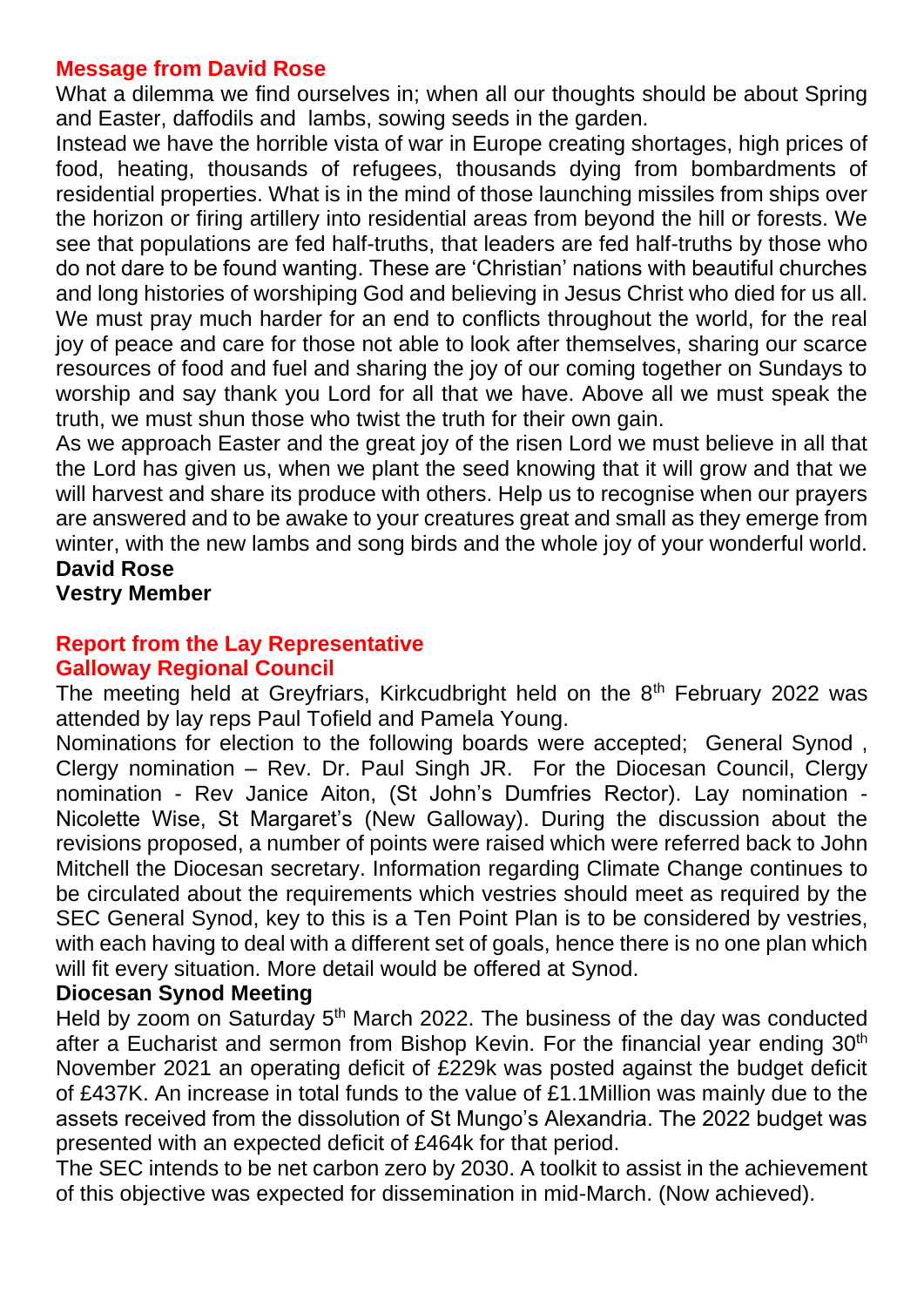The Dean highlighted the new care packages available to staff through a company called Spectrum Life. Ensuring a proper work/life balance for staff to support those whose role is to support their congregations, is now seen as a vital part of church life. Staff can access support now commonly available in the commercial world and the public sector.

During the Synod session the Dean Reuben Preston provided a virtual tour of the new facilities.

# **Paul Tofield Lay Representative**

# **Congratulations**



Isla Derrek Beaton has done fantastic performance in a series of Dance competitions. Her performances are greatly appreciated by the judges. Congratulations Isla!

Job Jegan Paul has been selected to play for the Scottish Under 19 American Football. He played his fitst tournament in Sterling in January 2022. Congratulations Kegan!



# **Isla Derrek Beeton Job Jegan Paul**

# **Art of Green Living: Explained by our young members**



**Bethany Derrek Beeton Isla Derrek Beeton Hue Taylor** 







**Hilary Bill's Christmas contribution to raise money**